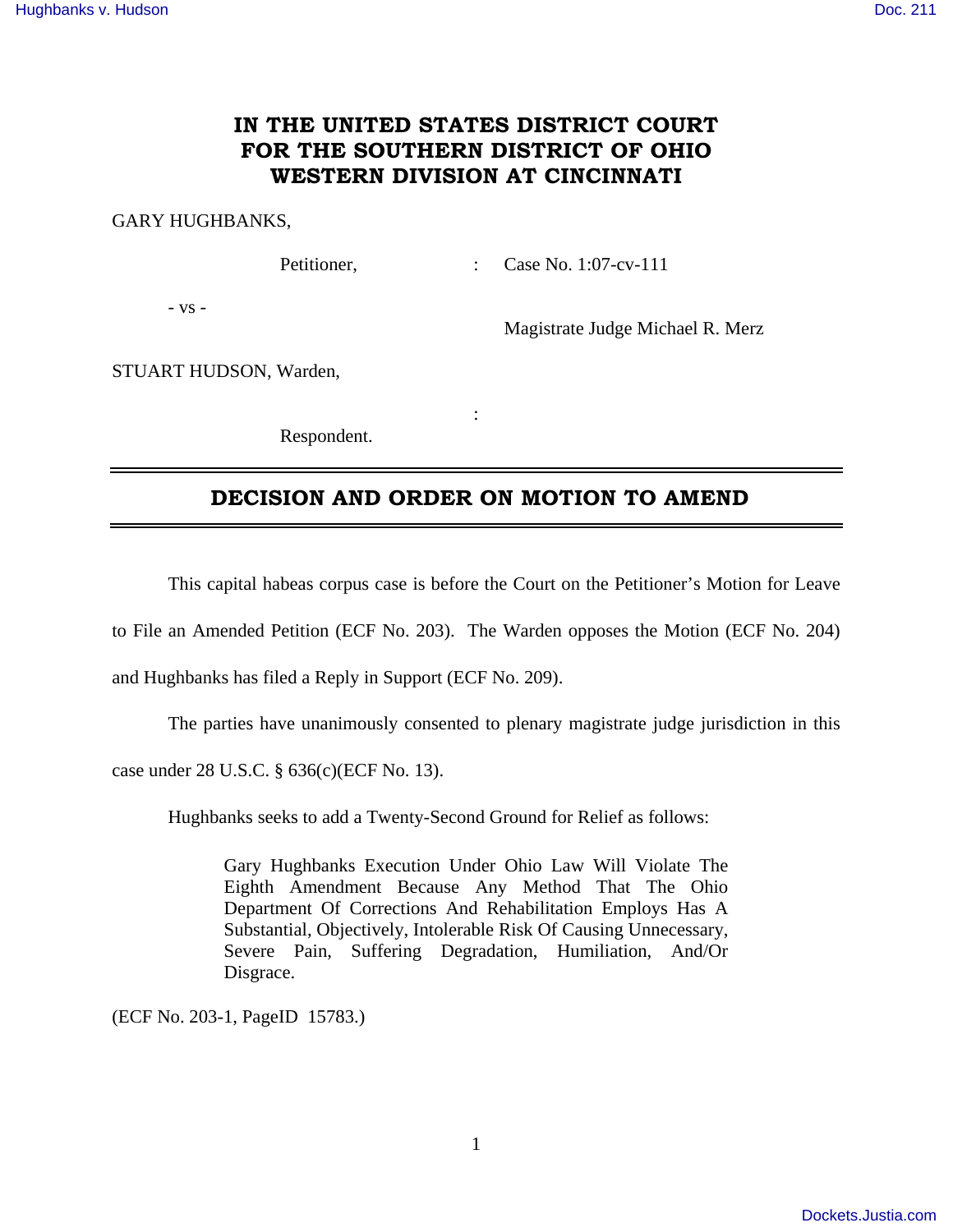### **Procedural History**

Hughbanks' original Petition was filed February 12, 2007, pleading fourteen grounds for

relief, but not including any constitutional attack on lethal injection as a method of execution.

On May 2, 2012, the Court allowed an amendment to add the following claims:

**Fifteenth Ground for Relief:** Ohio's lethal injection protocol will cause Petitioner to be executed in a manner that constitutes cruel and unusual punishment. United States Constitution, Eighth and Fourteenth Amendments.

**Sixteeenth Ground for Relief:** Ohio's lethal injection protocol will cause petitioner to be executed in a manner that violates equal protection. United States Constitution, Eighth and Fourteenth Amendments.

(ECF No. 131, PageID 1798-99.) The Amended Petition including these claims was then filed May 22, 2012 (ECF No. 134).

 On February 12, 2016, Hughbanks again moved to amend (ECF No. 182) which the Court granted in part on June 14, 2016 (ECF No. 187) resulting in the filing of Petitioner's Second Amended Petition on June 24, 2016 (ECF No. 188). That document includes the notation that Hughbanks' Lethal Injection Habeas Claim (Ground Twenty-Two) was "dismissed without prejudice." *Id.* at PageID 15245. Actually, the Court had denied leave to add Ground Twenty-Two without prejudice to its renewal within thirty days of issuance of the mandate by the Sixth Circuit in the Stanley Adams habeas corpus case (ECF No. 187, PageID 15236). The instant motion was timely filed on that schedule.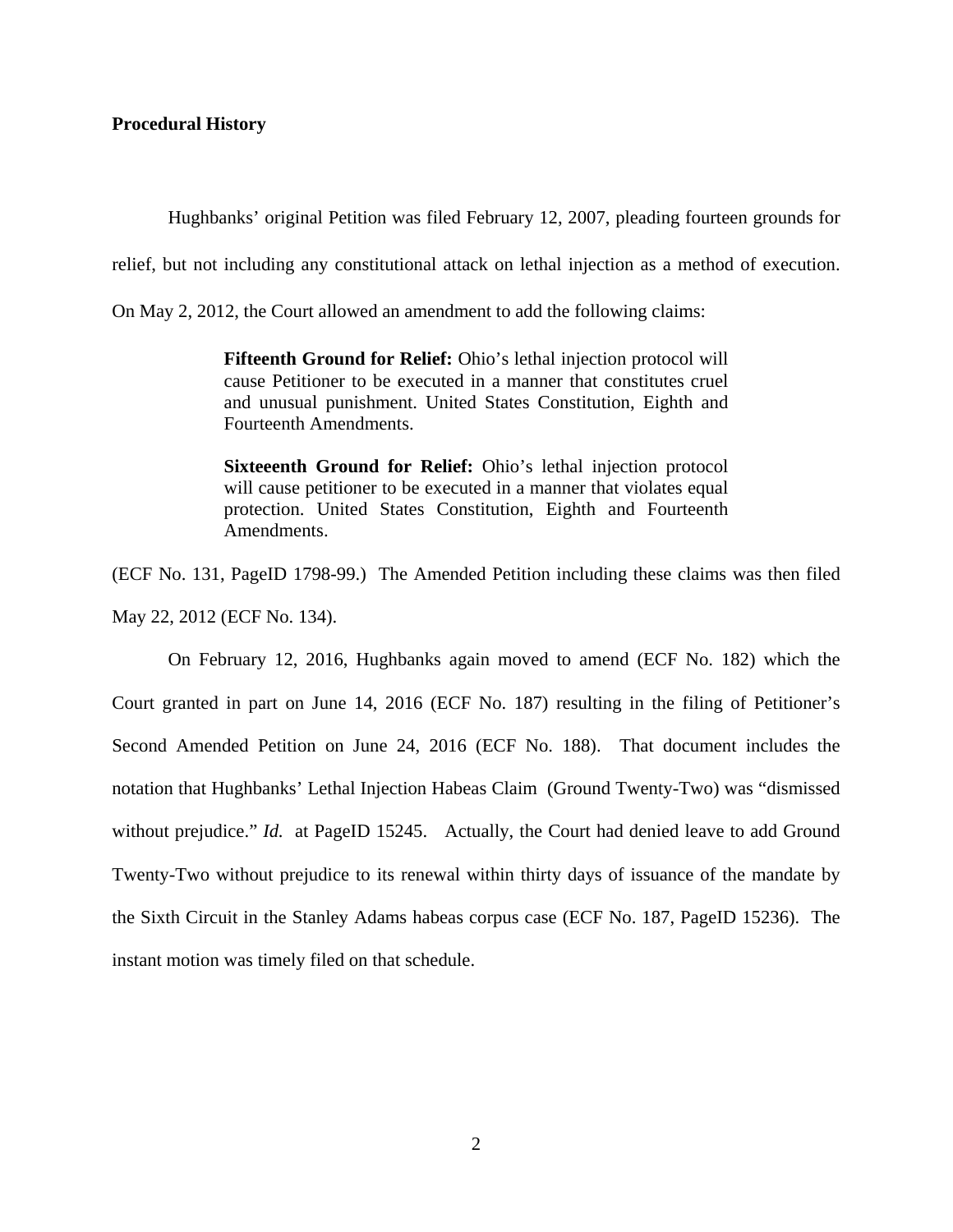# **Analysis**

The general standard for considering a motion to amend under Fed. R. Civ. P. 15(a) was

enunciated by the United States Supreme Court in *Foman v. Davis*, 371 U.S. 178 (1962):

If the underlying facts or circumstances relied upon by a plaintiff may be a proper subject of relief, he ought to be afforded an opportunity to test his claim on the merits. In the absence of any apparent or declared reason -- such as undue delay, bad faith or dilatory motive on the part of the movant, repeated failure to cure deficiencies by amendments previously allowed, undue prejudice to the opposing party by virtue of any allowance of the amendment, futility of amendment, etc. -- the leave sought should, as the rules require, be "freely given."

371 U.S. at 182. *See also Fisher v. Roberts*, 125 F.3d 974, 977 (6<sup>th</sup> Cir. 1997)(citing *Foman* standard).

 In considering whether to grant motions to amend under Rule 15, a court should consider whether the amendment would be futile, i.e., if it could withstand a motion to dismiss under Rule 12(b)(6). *Hoover v. Langston Equip. Assocs.*, 958 F.2d 742, 745 (6<sup>th</sup> Cir. 1992); *Martin v. Associated Truck Lines, Inc., 801 F.2d 246, 248 (6<sup>th</sup> Cir. 1986); <i>Marx v. Centran Corp., 747 F.2d* 1536 ( $6<sup>th</sup>$  Cir. 1984); *Communications Systems, Inc., v. City of Danville*, 880 F.2d 887 ( $6<sup>th</sup>$  Cir. 1989); Roth Steel Products v. Sharon Steel Corp., 705 F.2d 134, 155 (6<sup>th</sup> Cir. 1983); *Neighborhood Development Corp. v. Advisory Council, 632 F.2d 21, 23 (6<sup>th</sup> Cir. 1980); United States ex rel. Antoon v. Cleveland Clinic Found.*, 978 F. Supp. 2d 880, 887 (S.D. Ohio 2013)(Rose, J.); *William F. Shea, LLC v. Bonutti Research Inc.*, 2011 U.S. Dist. LEXIS 39794, \*28 (S.D. Ohio March 31, 2011) (Frost, J.).

Likewise, a motion to amend may be denied if it is brought after undue delay or with dilatory motive. *Foman v. Davis*, 371 U.S. 178 (1962); *Prather v. Dayton Power & Light Co.*,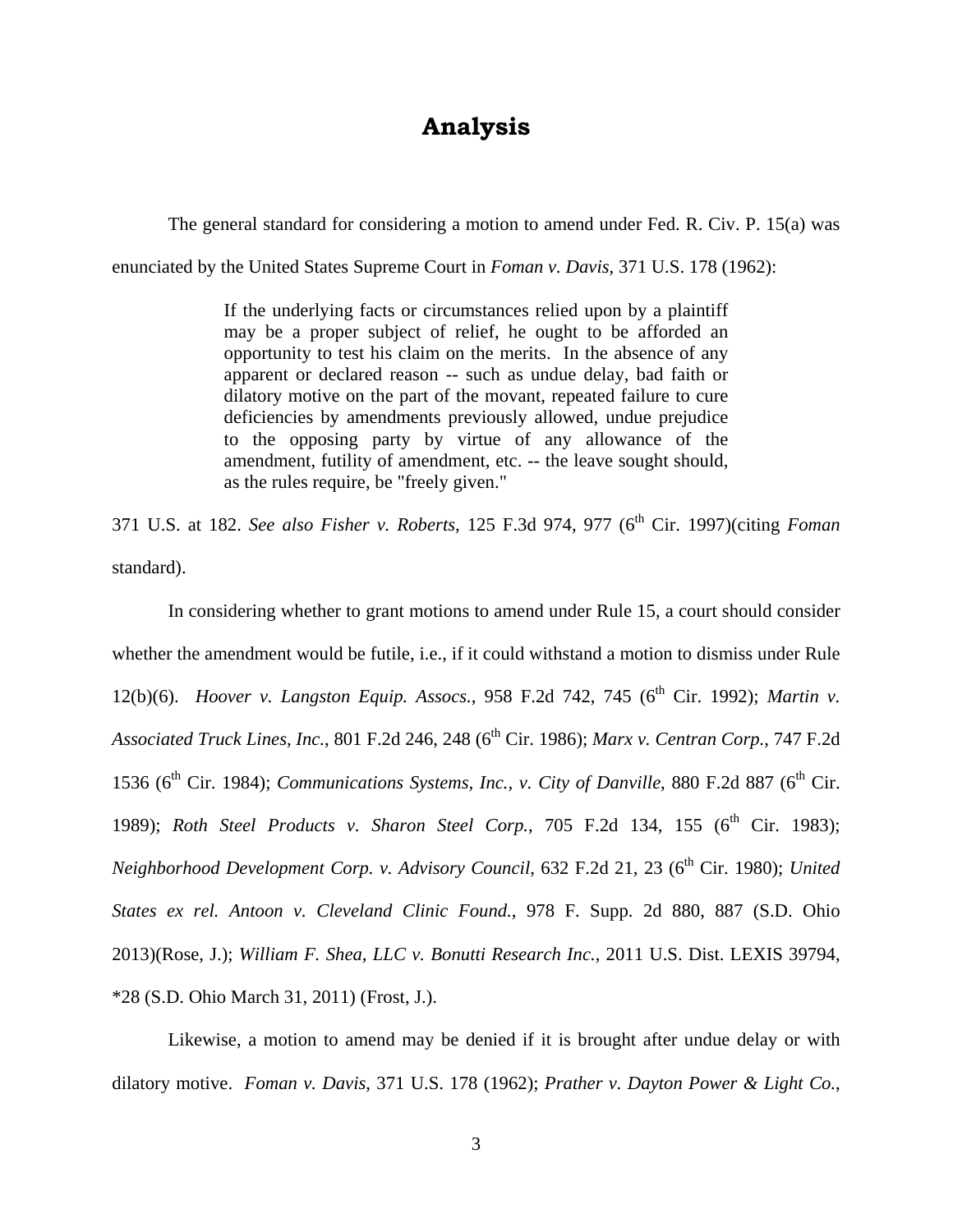918 F.2d 1255, 1259 (6<sup>th</sup> Cir. 1990); *Bach v. Drerup*, 2012 U.S. Dist. LEXIS 35574, \*1 (Ovington, M.J.); *Crawford v. Roane*, 53 F.3d 750, 753 (6<sup>th</sup> Cir. 1995), *cert denied*, 517 U.S. 112 (1996)(amendment should be denied if it "is brought in bad faith, for dilatory purposes, results in undue delay or prejudice to the opposing party, or would be futile."). In *Brooks v. Celeste*, 39 F.3d 125 (6<sup>th</sup> Cir. 1994), the court repeated and explicated the *Foman* factors, noting that "[d]elay by itself is not a sufficient reason to deny a motion to amend. Notice and substantial prejudice to the opposing party are critical factors in determining whether an amendment should be granted. *Id.* at 130, *quoting Head v. Jellico Housing Authority*, 870 F.2d 1117, 1123 (6<sup>th</sup> Cir. 1989). These considerations apply as well in capital habeas corpus cases. *Coe v. Bell*, 161 F.3d 320, 341 (6th Cir. 1998), *quoting Brooks*, *supra*.

 The Warden opposes the requested amendment on that grounds that it would be futile because it could not withstand a motion to dismiss under Fed. R. Civ. P. 12(b)(6) because the proposed new claim is not cognizable in habeas corpus and is barred by the AEDPA one-year statute of limitations (Opposition, ECF No. 204).

 Hughbanks replies that his proposed new ground is cognizable under the authority of *Adams v. Bradshaw, 826 F.3d 306, 320-21 (6<sup>th</sup> Cir. 2016)(Adams III* ).<sup>1</sup>

In *Adams I* the circuit court held, over Ohio's objection, that a challenge to the method of lethal injection could be brought in habeas corpus as well as in a § 1983 action. That is to say, availability of the § 1983 cause of action did not logically imply the absence of a § 2254 cause of action. Attempting to obey *Adams I*, this Court permitted amendments of habeas petitions to add lethal injection claims and indeed treated those claims as newly arising whenever Ohio's lethal

 $\overline{a}$ 

<sup>&</sup>lt;sup>1</sup> There are three published opinions of the Sixth Circuit in Stanley Adams habeas corpus case: *Adams v. Bradshaw*, 644 F.3d 481, 483 (6th Cir. 2011); *Adams v. Bradshaw*, 817 F.3d 284 (6th Cir. March 15, 2016); and *Adams v. Bradshaw*, 826 F.3d 306 (6<sup>th</sup> Cir. June 13, 2016), referred to herein as *Adams I, Adams II*, and *Adams III* respectively.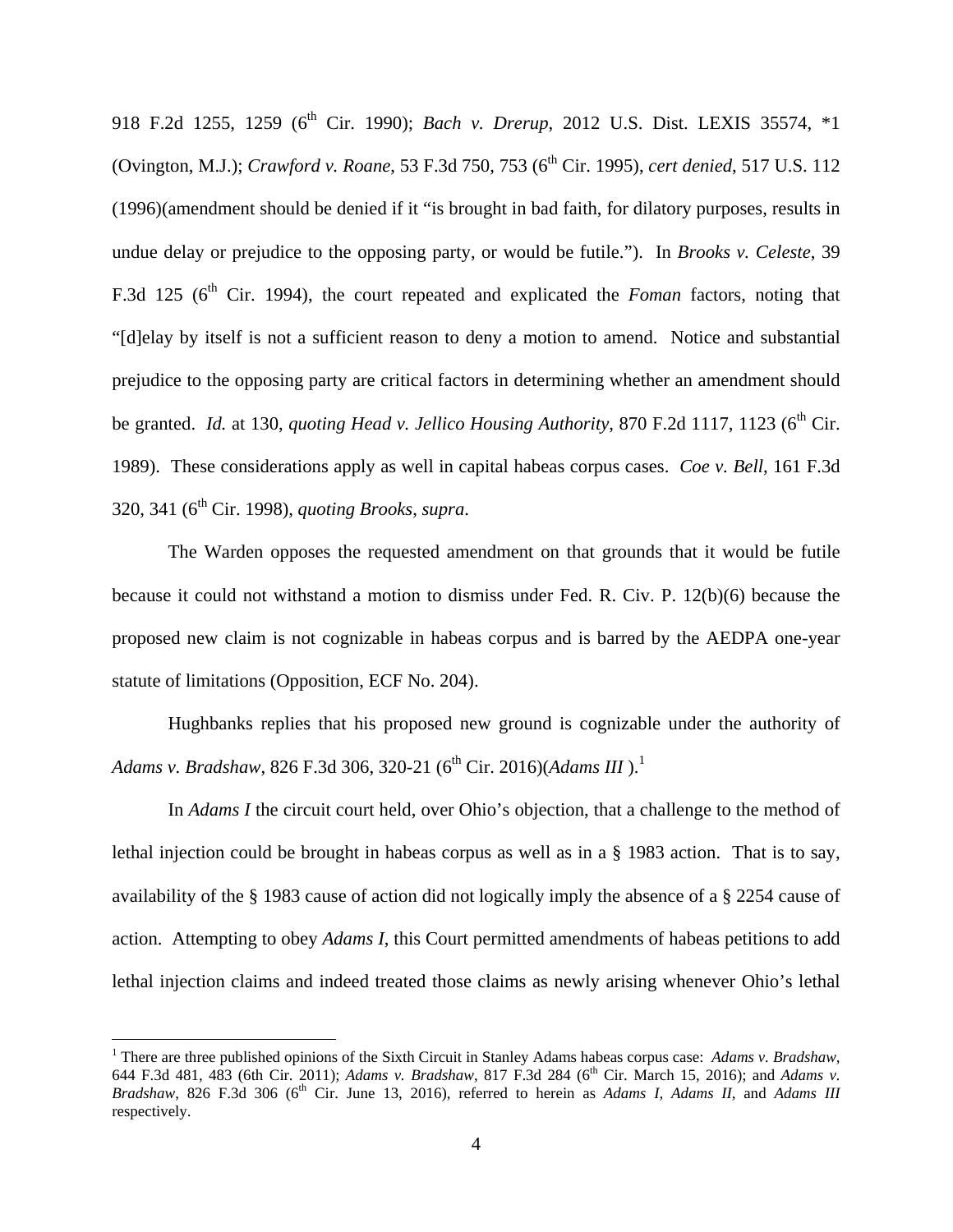injection protocol was amended. This reading informed the Magistrate Judge's allowance of the

Amended Petition (ECF No. 68).

Then the Supreme Court appeared to call this Court's practice into question with its decision in *Glossip v. Gross*, 135 S.Ct. 2726 (2015):

> Petitioners contend that the requirement to identify an alternative method of execution contravenes our pre-*Baze* [*v. Rees*, 533 U.S. 35 (2008)] decision in *Hill v. McDonough*, 547 U. S. 573, 126 S. Ct. 2096, 165 L. Ed. 2d 44 (2006), but they misread that decision. The portion of the opinion in *Hill* on which they rely concerned a question of civil procedure, not a substantive Eighth Amendment question. In *Hill*, the issue was whether a challenge to a method of execution must be brought by means of an application for a writ of habeas corpus or a civil action under §1983. *Id.,* at 576, 126 S. Ct. 2096, 165 L. Ed. 2d 44. We held that **a method-of-execution claim must be brought under §1983** because such a claim does not attack the validity of the prisoner's conviction or death sentence. *Id*., at 579-580, 126 S. Ct. 2096, 165 L. Ed. 2d 44.

135 S.Ct. at 2738(emphasis added). Changing course, this Court concluded the "must be brought" language precluded what it had been doing under *Adams I*. Then, in *Adams II* as

clarified by *Adams III*, the Sixth Circuit decided *Glossip* did not implicitly overrule *Adams I:* 

Adams challenged the constitutionality of lethal injection on direct appeal, asserting that "[d]eath by lethal injection constitutes cruel and unusual punishment and denies due process under the state and federal constitutions." The Ohio Supreme Court rejected this claim, explaining it had "previously rejected similar arguments." *Adams*, 817 N.E.2d at 56 (citing *State v. Carter*, 89 Ohio St. 3d 593, 2000 Ohio 172, 734 N.E.2d 345, 358 (Ohio 2000)). Adams again challenged the constitutionality of execution by lethal injection in his federal habeas corpus petition. The district court denied this claim, noting that "lethal injection is the law of the republic. No federal court has found the lethal injection protocol to be unconstitutional." *Adams*, 484 F. Supp. 2d at 796 (citation omitted).

As an initial matter, we note our recent holding that lethal injection does not violate the Constitution. See *Scott v. Houk*, 760 F.3d 497, 512 (6th Cir. 2014) ("Simply put, lethal injection does not violate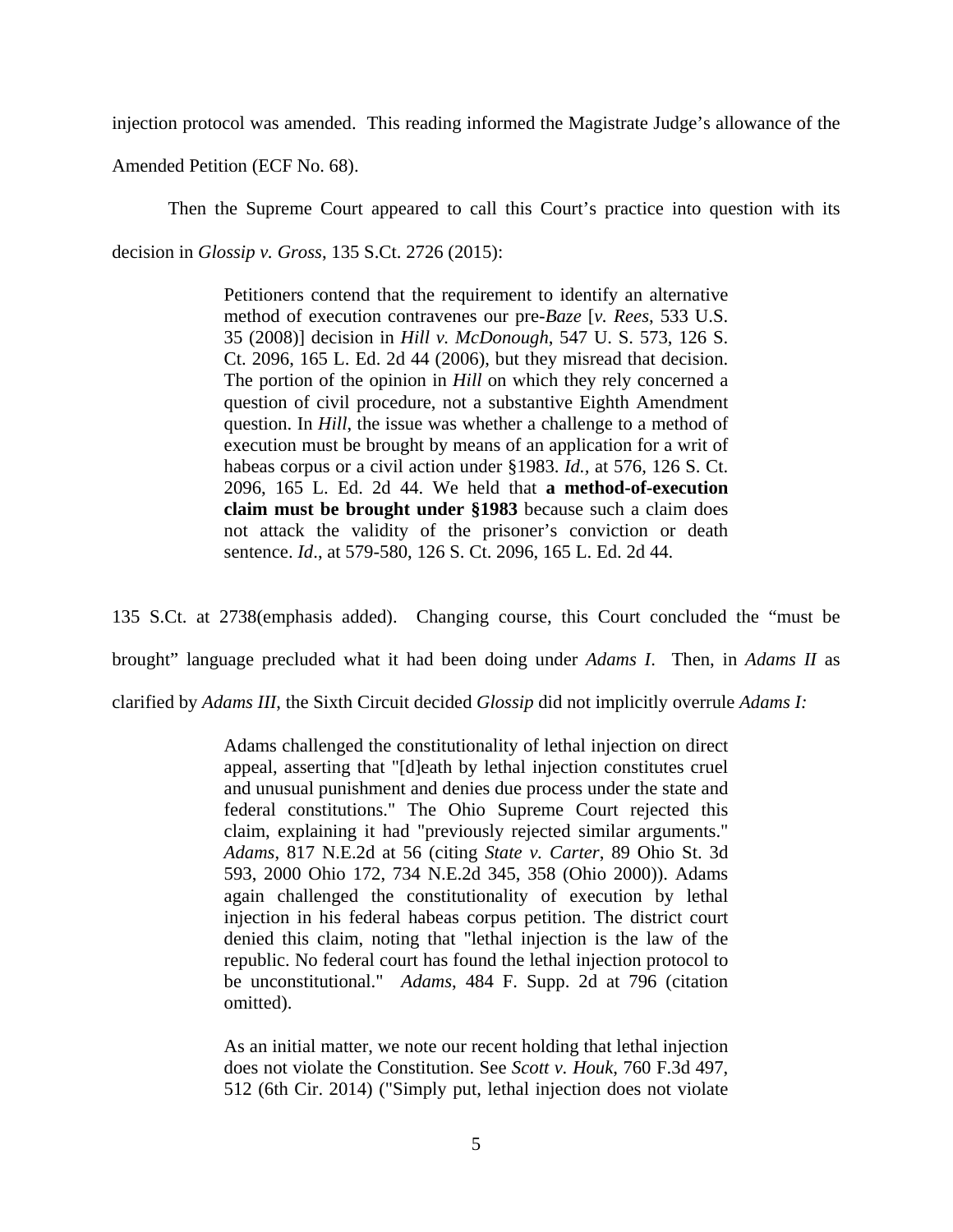the Constitution per se . . . ."). In *Scott*, a similar challenge to the implementation of lethal injection was raised, as a panel of this court observed that "Scott's petition alleges that lethal injection 'inflicts torturous, gratuitous and inhumane pain, suffering and anguish upon the person executed.'" *Id*. at 511. Accordingly, the Ohio Supreme Court's denial of Adams's challenge to the constitutionality of lethal injection as a means of execution did not constitute an unreasonable application of Supreme Court precedent.

The Supreme Court's decision in *Glossip* does not alter our precedent. *Glossip* concerned a 42 U.S.C. § 1983 action challenging Oklahoma's execution protocol. . . .

Lastly, notwithstanding the warden's observation that a method-ofexecution challenge can only be brought in a § 1983 action under *Hill v. McDonough*, 547 U.S. 573 (2006), Adams can bring this claim in a § 2254 proceeding. As the warden submits, *Glossip* stated that *Hill* "held that a method-of-execution claim must be brought under § 1983 because such a claim does not attack the validity of the prisoner's conviction or death sentence." *Glossip*, 135 S. Ct. at 2738. As we observed in *Adams*, 644 F.3d at 483, however, Adams's case is distinguishable from *Hill* because Adams argues that lethal injection cannot be administered in a constitutional manner, and his claim "could render his death sentence effectively invalid." *Cf. Hill*, 547 U.S. at 580. Our decision in *Adams* is consistent with the Supreme Court's reasoning in *Nelson*, which suggested that, under a statutory regime similar to Ohio's, "a constitutional challenge seeking to permanently enjoin the use of lethal injection may amount to a challenge to the fact of the sentence itself." 541 U.S. at 644. Thus, to the extent that Adams challenges the constitutionality of lethal injection in general and not a particular lethal-injection protocol, his claim is cognizable in habeas. *Adams*, 644 F.3d at 483. However, as the Supreme Court observed in *Glossip*, a challenge to a particular procedure that concedes the possibility of an acceptable alternative procedure is properly brought in a § 1983 action. *Glossip*, 135 S. Ct. at 2738.

*Adams v. Bradshaw*, 826 F.3d 306, 318-21 (6th Cir. 2016), *cert den. sub nom. Adams v. Jenkins*, 137 S. Ct. 814, 196 L. Ed. 2d 602 (2017)(*Adams III* ). By denying certiorari, the Supreme Court passed up a chance to clarify the meaning of *Glossip* as it relates to bringing lethal injection claims in habeas corpus.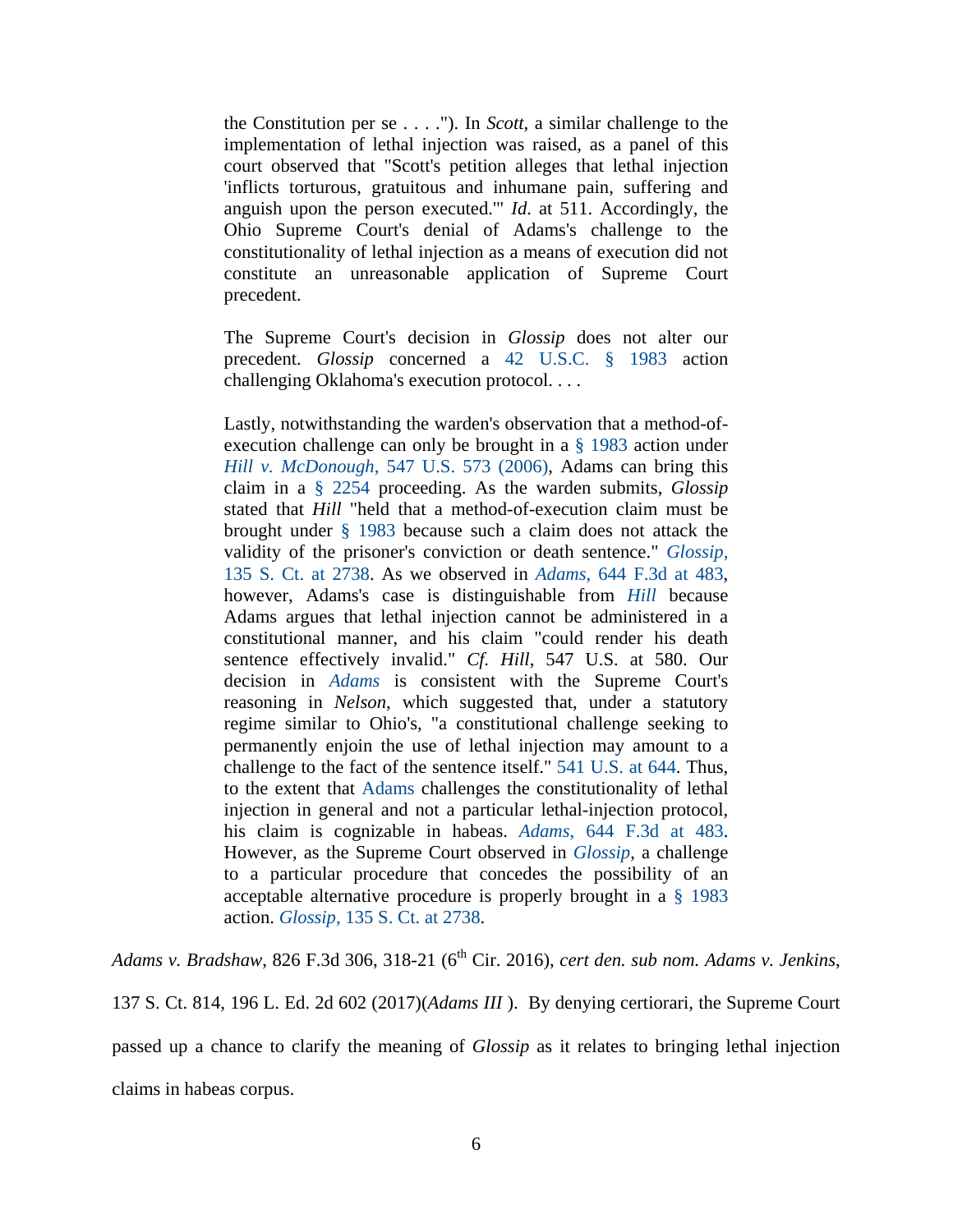As this Magistrate Judge understands it, the current state of the law in the Sixth Circuit after *Adams III* is that habeas corpus will lie to challenge "the constitutionality of lethal injection in general" to wit, that "lethal injection cannot be administered in a constitutional manner, and [that] claim 'could render [Petitioner's] death sentence effectively invalid.'" *Adams III*, *quoting Hill v. McDonough*, 547 U.S. at 580.

*Adams III* supports the cognizability of Hughbanks' new proposed lethal injection claim which is a general claim of the type recognized as valid in *Adams III* : "no matter what protocol it uses, Ohio cannot constitutionally execute me under the Eighth Amendment." It is not per se claims of the form "lethal injection is always and everywhere unconstitutional." Such a claim would be precluded by precedent, as *Adams III* recognizes. The Warden's assertion that the proposed Ground for Relief fails to state a claim on which habeas corpus relief can be granted is overruled on the basis of *Adams III* .

#### **Statute of Limitations**

The Warden asserts this new Ground for Relief is barred by the statute of limitations, 28 U.S.C. § 2244(d), because Hughbanks' conviction "has been final for more than a decade." (ECF No. 204, PageID 15860).

Hughbanks' response is to point to Ohio's current lethal injection protocol, adopted October 7, 2016, and this Court's findings of fact and conclusions of law regarding that method of execution in *In re: Ohio Execution Protocol Litig (Phillips, Tibbetts, & Otte)*, \_\_\_ F. Supp. 3d \_\_\_, 2017 U.S. Dist. LEXIS 11019 (S.D. Ohio Jan 26, 2017)(Merz, M.J.), *affd., In re: Ohio Execution Protocol*, \_\_\_ F.3d \_\_\_, 2017 U.S. App. LEXIS 5946 (6<sup>th</sup> Cir. Apr. 6, 2017).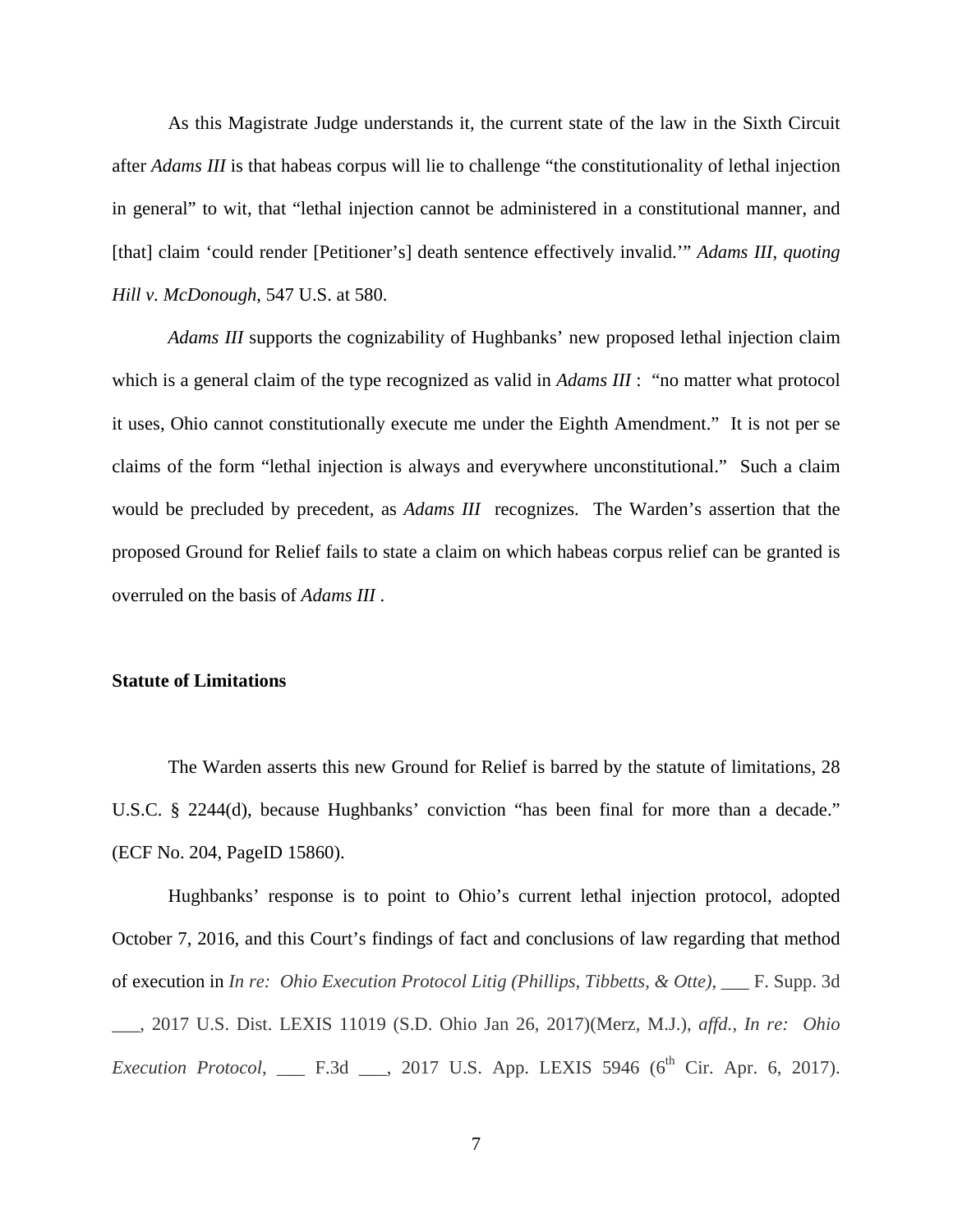Hughbanks argues that these occurrences and perhaps others are "newly arising factual predicates" for habeas corpus relief which "require amendment of his lethal injection claim for relief." (Reply, ECF No. 209, PageID 15875).

### **Newly Discovered Facts versus Newly Arising Claims**

While these and other new facts may well be relevant to litigating Hughbanks' general lethal injection invalidity habeas corpus claim, that does not mean that such a claim is newly arising every time new relevant facts occur or are discovered.

However, the affirmance in Adams III of the cognizability decision made in Adams I does not logically imply that all the procedural incidents of the Adams I period are now reinstated. The fact that a general lethal injection invalidity claim can be pleaded in habeas does not imply that a new general lethal injection invalidity claim arises every time the protocol changes or some other relevant facts occur. If the claim is truly general – Ohio can never constitutionally execute me by lethal injection no matter what changes it makes in the protocol or administration of the protocol – that claim arises when a person is sentenced to be executed by lethal injection in Ohio. Adams III plainly implies that later-discovered or indeed later-occurring evidence may be introduced in habeas to prove the general invalidity claim. But it does not imply that a new general invalidity claim arises every time a relevant fact changes.

The Sixth Circuit has held that the statute of limitations for § 1983 lethal injection claims begins to run anew every time the protocol is amended. *Cooey (Beuke) v. Strickland*, 604 F.3d 939, 942 ( $6<sup>th</sup>$  Cir. 2010). During the period when *Adams I* was the governing decision, this Court was extending that holding to habeas, but without a good legal basis for doing so. Section 1983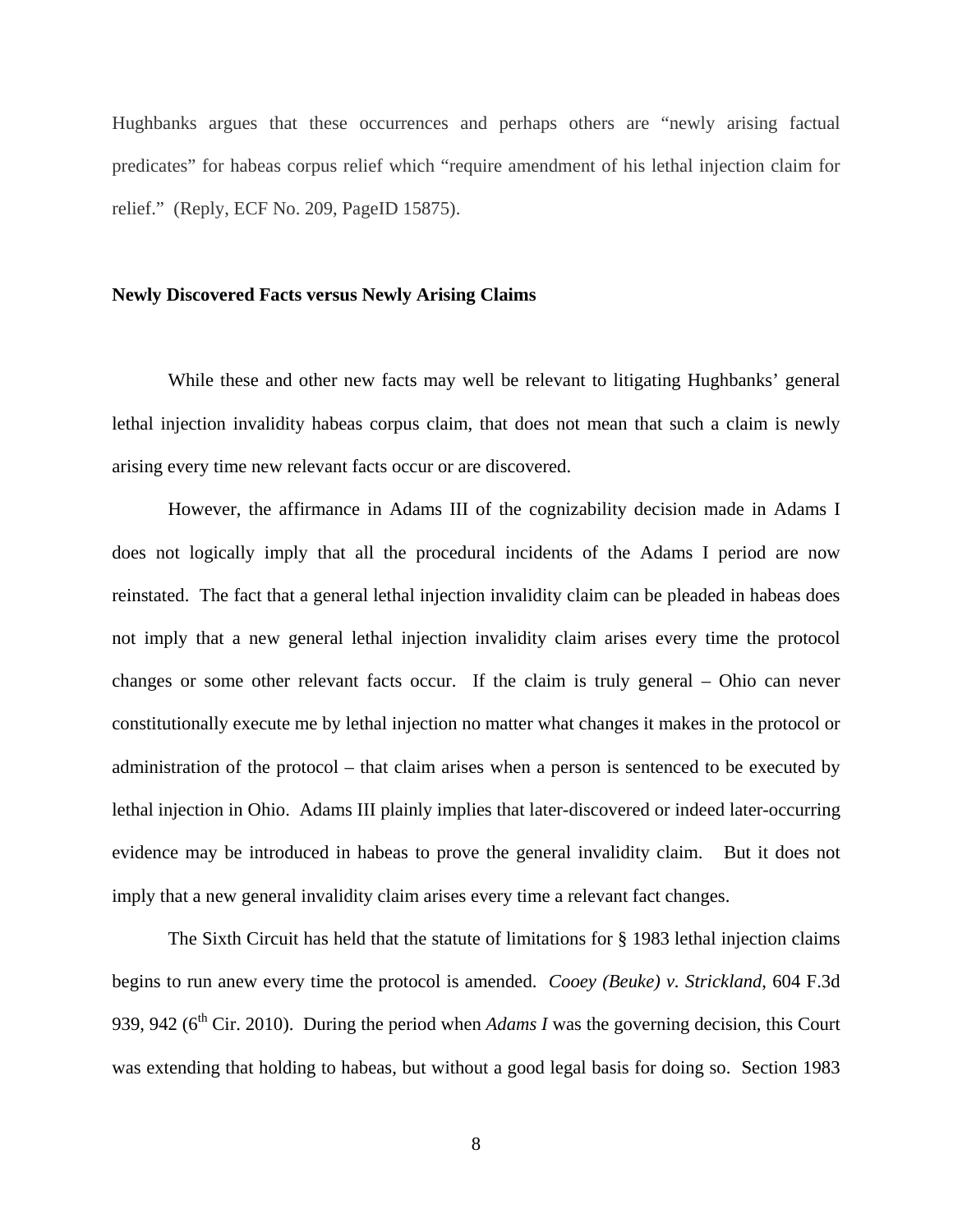litigation, at least in the capital context, is forward looking. Thus every time the State adopts a new arguably unconstitutional practice, on death row or elsewhere, the two-year limitations period for challenging that new practice begins.

The general law, made outside the death penalty context, is that in all constitutional tort actions, the court borrows the statute of limitations for personal torts from the State where the claim arose. *Hardin v. Straub,* 490 U.S. 536 (1989). The statute of limitations under Ohio law for actions brought pursuant to 42 U.S.C. § 1983 is two years. Ohio Revised Code § 2305.10. *Nadra v. Mbah*, 119 Ohio St. 3d 305 (2008); *Banks v. City of Whitehall*, 344 F.3d 550, 551 (6<sup>th</sup>) Cir. 2003), *citing Browning v. Pendleton*, 869 F.2d 989 (6<sup>th</sup> Cir. 1989)(*en banc*). The statute of limitations begins to run "when the plaintiff knows or has reason to know of the injury which is the basis of his action." *Trzebuckowski v. City of Cleveland*, 319 F.3d 853, 856 (6<sup>th</sup> Cir. 2003), citing *Kuhnle Bros., Inc. v. County of Geauga,* 103 F.3d 516 (6<sup>th</sup> Cir. 1997), quoting *Sevier v. Turner*, 742 F.2d 262, 273 ( $6<sup>th</sup>$  Cir. 1984). In determining when the cause of action accrues in § 1983 cases, the Sixth Circuit looks to the event that should have alerted the typical lay person to protect his or her rights. *Id. citing Dixon v. Anderson*, 928 F.2d 212, 215 (6<sup>th</sup> Cir. 1991). *See* also Bell v. Ohio State University, 351 F.3d 240, 247 (6<sup>th</sup> Cir. 2003); *Hughes v. Vanderbilt University*, 215 F.3d 540, 548 ( $6^{th}$  Cir. 2000).

While this logic is fully applicable to  $\S$  1983 actions, the statute of limitations for habeas cases, 28 U.S.C. § 2244(b), is completely a creature of federal law. In habeas in general, the cause of action arises from the imposition of an unconstitutional detention; under § 2254 from detention pursuant to an unconstitutional state court judgment. The cause of action arises when the sentence is imposed. Of course it does not become final until some later date for purposes of starting the running of the statute of limitations. Neither McKnight nor the other death row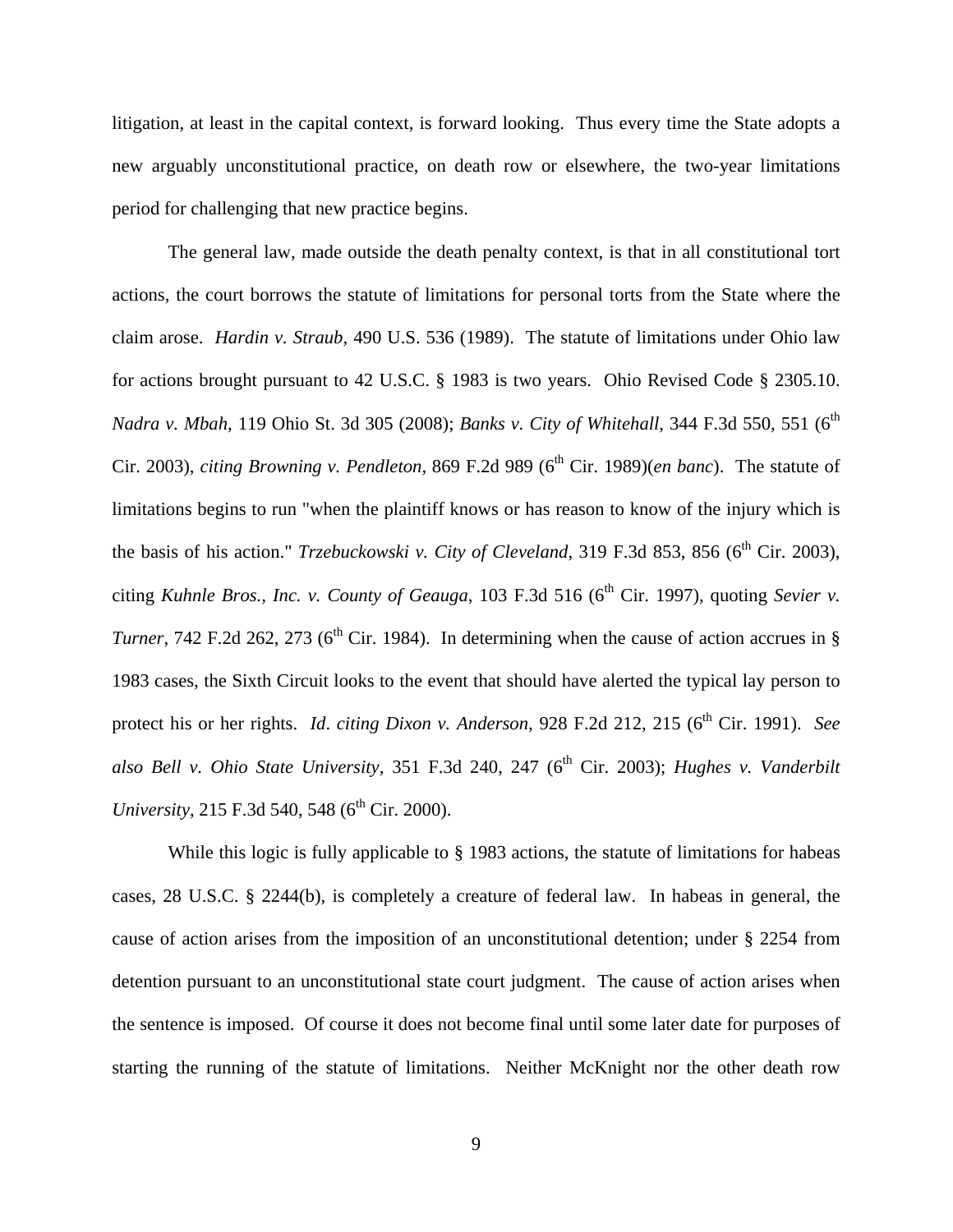inmates with whom he shares counsel has argued how their "newly arising claims" theory fits within 28 U.S.C. § 2244(b).

Thus this Court declines to accept the rule that a habeas corpus lethal injection invalidity claim "arises" for limitations purposes every time the Ohio protocol is amended or some other fact relevant to the claim occurs.

In *Adams III* and previously, the Sixth Circuit has held that evidence obtained by a death row inmate in a parallel § 1983 action can be used in support of a habeas corpus lethal injection invalidity claim. See *Scott v. Houk*, 760 F.3d 497 (6<sup>th</sup> Cir. 2014); *accord, Frazier v. Jenkins*, 770 *F.3d 485* (6<sup>th</sup> Cir. 2014). Hughbanks is a plaintiff in *In re: Ohio Execution Protocol Litig.*, Case No. 2:11-cv-1016, and can use evidence gathered there in support of his habeas lethal injection claim.

Having rejected the "newly arising" theory of the statute of limitations, the Magistrate Judge believes Hughbanks, as well as other capital habeas petitioners, is entitled to equitable consideration of his situation. The state of the law on this point has been confused during the time this case has been pending. Until *Adams I* it was reasonable for counsel to understand that method of execution claims had to be brought in § 1983 proceedings. Following *Adams I*, this Court accepted the extension of the logic of that case and of *Cooey v. Strickland*, 604 F.3d 939 ( $6<sup>th</sup>$  Cir. 2010), that not only did new § 1983 claims arise whenever the protocol was amended, but so did habeas claims on the same substantive basis. On that basis, counsel could reasonably have concluded they had a year from adoption of a new protocol to amend a client's habeas petition to add claims "newly arising" under that new protocol. Although this Court has now concluded on the basis of *Adams III* and *Landrum* that the cognizability, second-or-successive, and limitations questions must be kept separate, capital habeas petitioners should not be